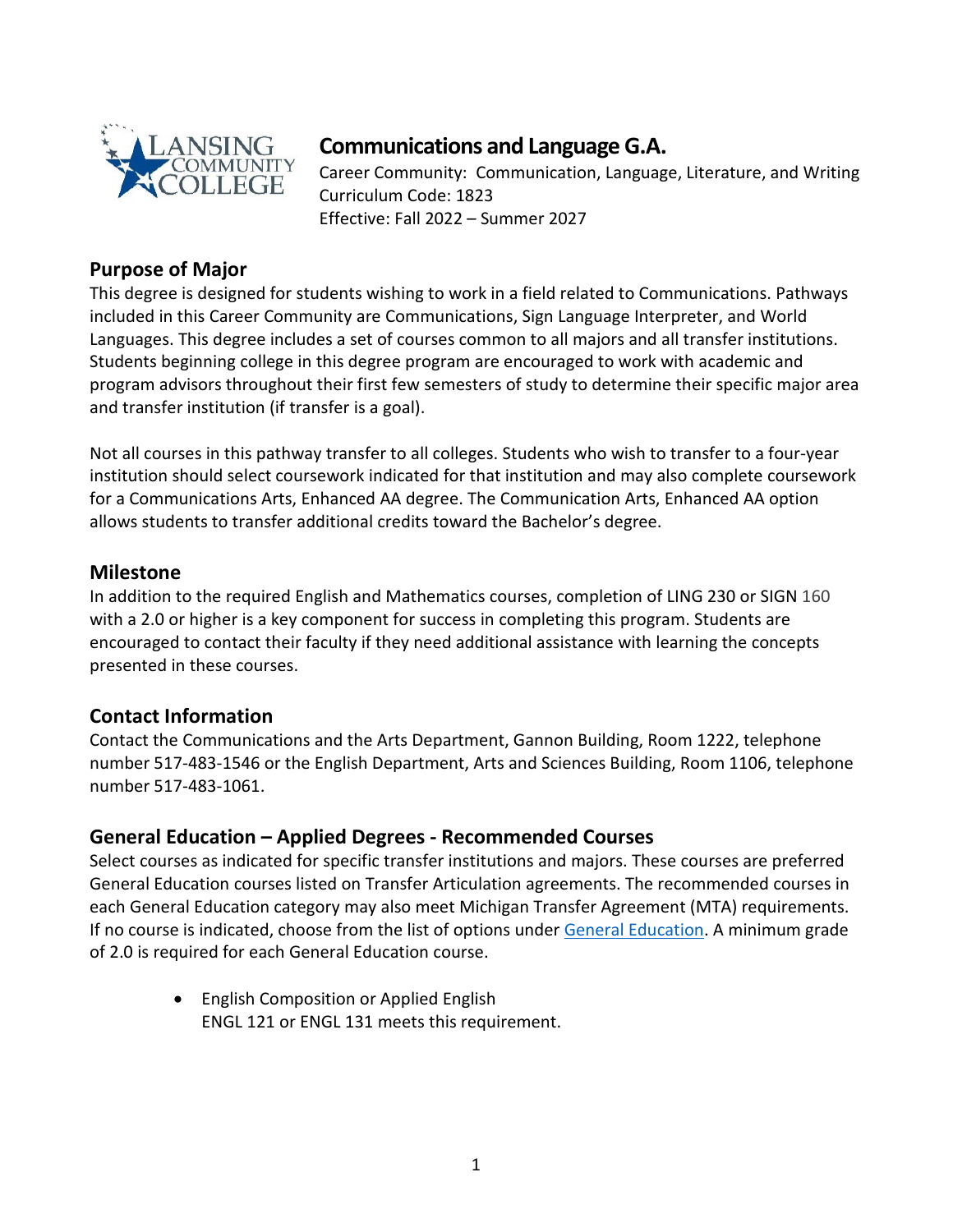- English Composition (Second Course) or Communications or Applied Communications COMM 120, COMM 130, ENGL 122, or ENGL 132 meets MTA requirements. SIGN 160 meets General Education Applied Degree requirements but does not satisfy MTA. SIGN 160 is a required course for the Sign Language Interpreter A.A.A. degree and transfers to Bachelor's degree programs articulated with LCC.
- Humanities and Fine Arts or Social Sciences or Applied Social Sciences DMAC 260, JAPN 121, LING 230, SPAN 121, or THEA 110 meets this requirement.
- Mathematics or Applied Mathematics MATH 119, MATH 120, or STAT 170 meets this requirement.
- Natural Sciences or Applied Sciences and Technology Lab Course Career Community courses meet this requirement.

**Communications and Language Career Community Courses –** *These courses are required for all Communications and Language programs (Communication, Sign Language Interpreter, and World Language). They should be taken before other Program Required or Limited Choice Courses. Some courses meet General Education requirements for MTA. A minimum of 2.0 is required to meet LCC degree requirements for General Education courses and for all courses to transfer to other colleges (some colleges, and some programs within colleges, require a higher grade in a course).* 

| <b>Course Code</b> | <b>Course Title</b>                 | Credit / Billing Hours |
|--------------------|-------------------------------------|------------------------|
| ACAD 100           | First Year College Experience       | 1/1                    |
| ASTR 201 or        | <b>Introductory Astronomy</b>       | 4/5                    |
| <b>BIOL 120 or</b> | <b>Environmental Science</b>        | 4/6                    |
| <b>BIOL 125 or</b> | <b>Introductory Biology</b>         | 4/5                    |
| <b>BIOL 145 or</b> | <b>Intro Anatomy and Physiology</b> | 4/6                    |
| CHEM 135 or        | Chemistry in Society                | 4/5                    |
| GEOG 220 or        | Weather, Forecasting & Climate      | 4/4                    |
| GEOG 221 or        | <b>Physical Geography</b>           | 4/4                    |
| ISCI 131 or        | <b>Integrated Physical Science</b>  | 4/6                    |
| <b>PHYS 120</b>    | The Art of Physics                  | 4/5                    |
| COMM 120 or        | <b>Dynamics of Communication</b>    | 3/3                    |
| COMM 130 or        | <b>Fundamentals Public Speaking</b> | 3/3                    |
| ENGL 122 or        | Composition II                      | 4/4                    |
| ENGL 132 or        | <b>Honors Composition II</b>        | 4/4                    |
| <b>SIGN 160</b>    | Intro to the Deaf Community         | 3/3                    |
| DMAC 260 or        | World Cinema                        | 4/4                    |
| JAPN 121 or        | Elementary Japanese I               | 4/4                    |
| SIGN 162 or        | American Sign Language II           | 3/3                    |
| SPAN 121 or        | Elementary Spanish I                | 4/4                    |
| <b>THEA 110</b>    | Introduction to Theater             | 3/3                    |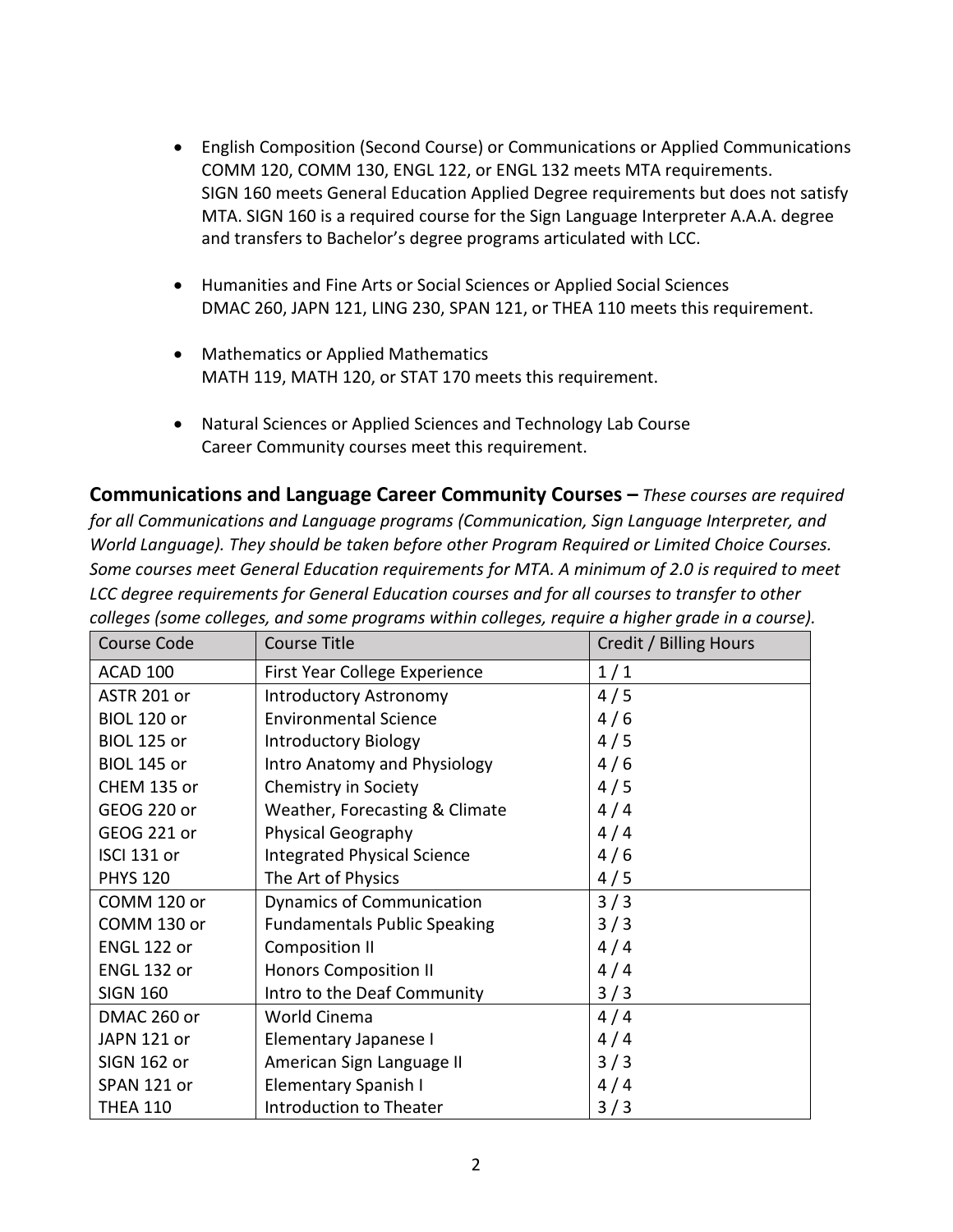| Course Code     | Course Title                      | Credit / Billing Hours |
|-----------------|-----------------------------------|------------------------|
| ENGL 121 or     | Composition I                     | 4/4                    |
| <b>ENGL 131</b> | <b>Honors Composition I</b>       | 4/4                    |
| LING 230 or     | Introduction to Linguistics       | 3/3                    |
| <b>SIGN 161</b> | American Sign Language I          | 3/3                    |
| MATH 119 or     | Math - Applications for Living    | 4/4                    |
| MATH 120 or     | College Algebra                   | 4/4                    |
| <b>STAT 170</b> | <b>Introduction to Statistics</b> | 4/4                    |

Notes:

ACAD 100 may be waived based on the recommendation of a Program Advisor.

For future major areas:

- Communication choose DMAC 260 and LING 230 plus one of the following: COMM 120, ENGL 122, or ENGL 132.
- Communication (Secondary Education certification) choose LING 230 and THEA 110 plus one of the following: COMM 120, ENGL 122, or ENGL 132.
- Sign Language Interpreter choose SIGN 160, SIGN 161, and SIGN 162.
- World Language (including Secondary Education certification) choose LING 230 and JAPN 121 or SPAN 121 plus one of the following: COMM 130, ENGL 122, or ENGL 132.

**Program of Study Required Courses – Limited Choices -** *Select a minimum of 38 credits. Work with an Academic Advisor or Program Advisor to select the most appropriate courses or to select a field-specific major or transfer major that meets your educational and career goals. Some courses meet General Education requirements for MTA. A minimum of 2.0 is required to transfer to other colleges (some colleges, and some programs within colleges, require a higher grade in a course.)*

| Course Code     | <b>Course Title</b>                  | Credit / Billing Hours |
|-----------------|--------------------------------------|------------------------|
| <b>ANTH 120</b> | Introduction to Anthropology         | 3/3                    |
| <b>ANTH 270</b> | <b>Cultural Anthropology</b>         | 3/3                    |
| <b>ANTH 271</b> | <b>Medical Anthropology</b>          | 3/3                    |
| <b>ARTS 151</b> | <b>Color and Design</b>              | 3/4                    |
| <b>ARTS 162</b> | <b>Type Communications</b>           | 3/4                    |
| <b>ARTS 171</b> | Adobe Photoshop                      | 3/4                    |
| <b>ARTS 251</b> | <b>Graphic Design Communications</b> | 3/4                    |
| <b>ARTS 252</b> | <b>Graphic Design Publications</b>   | 3/4                    |
| <b>CHEM 135</b> | Chemistry in Society                 | 4/5                    |
| <b>CHSE 120</b> | <b>Medical Terminology</b>           | 4/4                    |
| <b>COMM 110</b> | Communication in the Workplace       | 3/3                    |
| <b>COMM 200</b> | <b>Small Group Communication</b>     | 3/3                    |
| <b>COMM 240</b> | <b>Interpersonal Communication</b>   | 3/3                    |
| <b>COMM 260</b> | Nonverbal Communication              | 3/3                    |
| <b>COMM 270</b> | <b>Mass Communication</b>            | 3/3                    |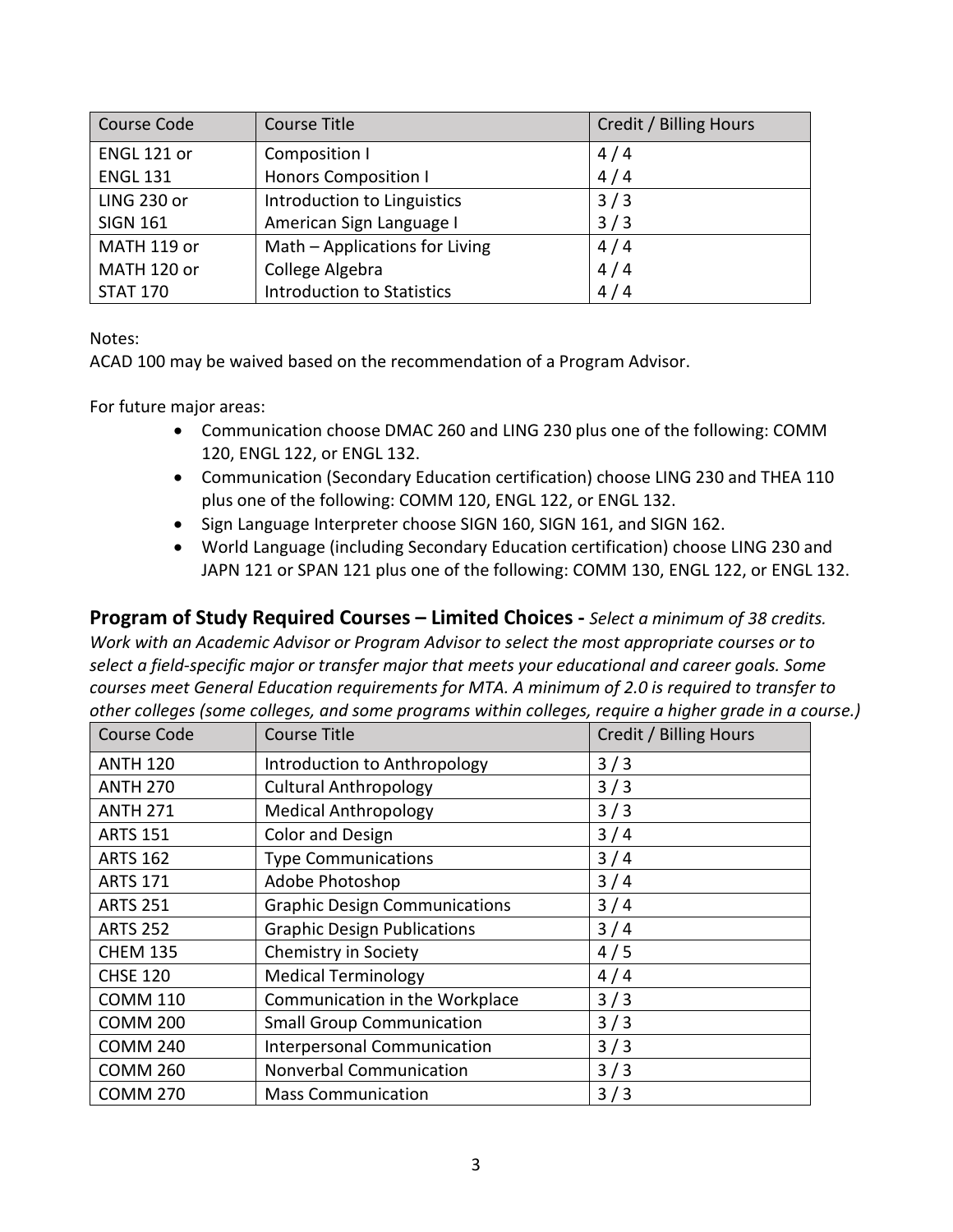| <b>Course Code</b> | <b>Course Title</b>                | Credit / Billing Hours |
|--------------------|------------------------------------|------------------------|
| <b>COMM 280</b>    | <b>Intercultural Communication</b> | 3/3                    |
| <b>DMAC 120</b>    | Digital Audio Production I         | 4/4                    |
| <b>DMAC 121</b>    | Digital Audio Production II        | 4/4                    |
| <b>DMAC 140</b>    | <b>Pre-Production Design</b>       | 3/3                    |
| <b>DMAC 141</b>    | Ethics and Impact of the Media     | 3/3                    |
| <b>EDUC 204</b>    | <b>Educational Psychology</b>      | 3/3                    |
| <b>EDUC 220</b>    | Introduction to Education          | 3/3                    |
| <b>EDUC 226</b>    | Reading in Elementary School       | 3/3                    |
| <b>EDUC 230</b>    | Intro to Special Education         | 3/3                    |
| <b>ENGL 124</b>    | <b>Technical Writing</b>           | 3/3                    |
| <b>ENGL 127</b>    | <b>Business Writing</b>            | 3/3                    |
| ENGL 122 or        | <b>Composition II</b>              | 4/4                    |
| <b>ENGL 132</b>    | <b>Honors Composition II</b>       | 4/4                    |
| FREN 121 or        | <b>Elementary French I</b>         | 4/4                    |
| GRMN 121 or        | <b>Elementary German I</b>         | 4/4                    |
| JAPN 121 or        | Elementary Japanese I              | 4/4                    |
| <b>SPAN 121</b>    | <b>Elementary Spanish I</b>        | 4/4                    |
| FREN 122 or        | <b>Elementary French II</b>        | 4/4                    |
| GRMN 122 or        | <b>Elementary German II</b>        | 4/4                    |
| JAPN 122 or        | Elementary Japanese II             | 4/4                    |
| <b>SPAN 122</b>    | <b>Elementary Spanish II</b>       | 4/4                    |
| <b>FREN 201 or</b> | Intermediate French I              | 4/4                    |
| GRMN 201 or        | Intermediate German I              | 4/4                    |
| JAPN 201 or        | Intermediate Japanese I            | 4/4                    |
| <b>SPAN 201</b>    | Intermediate Spanish I             | 4/4                    |
| <b>FREN 202 or</b> | Intermediate French II             | 4/4                    |
| GRMN 202 or        | Intermediate German II             | 4/4                    |
| JAPN 202 or        | Intermediate Japanese II           | 4/4                    |
| <b>SPAN 202</b>    | Intermediate Spanish II            | 4/4                    |
| <b>HUMS 160</b>    | Mythology                          | 4/4                    |
| <b>ISCI 131</b>    | <b>Integrated Physical Science</b> | 4/6                    |
| <b>JRNL 151</b>    | Newswriting and Reporting          | 3/3                    |
| <b>JRNL 254</b>    | <b>Opinion Writing</b>             | 3/3                    |
| <b>MGMT 223</b>    | <b>Supervisory Skills</b>          | 3/3                    |
| <b>MGMT 224</b>    | Human Resource Management          | 3/3                    |
| <b>MGMT 329</b>    | <b>Advanced Mgmt Communication</b> | 3/3                    |
| <b>MKTG 140</b>    | Introduction to Advertising        | 3/3                    |
| <b>PFHW 123</b>    | <b>Human Nutrition</b>             | 3/3                    |
| <b>PHIL 101</b>    | Introduction to Philosophy         | 3/3                    |
| <b>PHIL 151</b>    | Intro to Logic & Critical Think    | 4/4                    |
| <b>PHIL 152</b>    | Introduction to Ethics             | 4/4                    |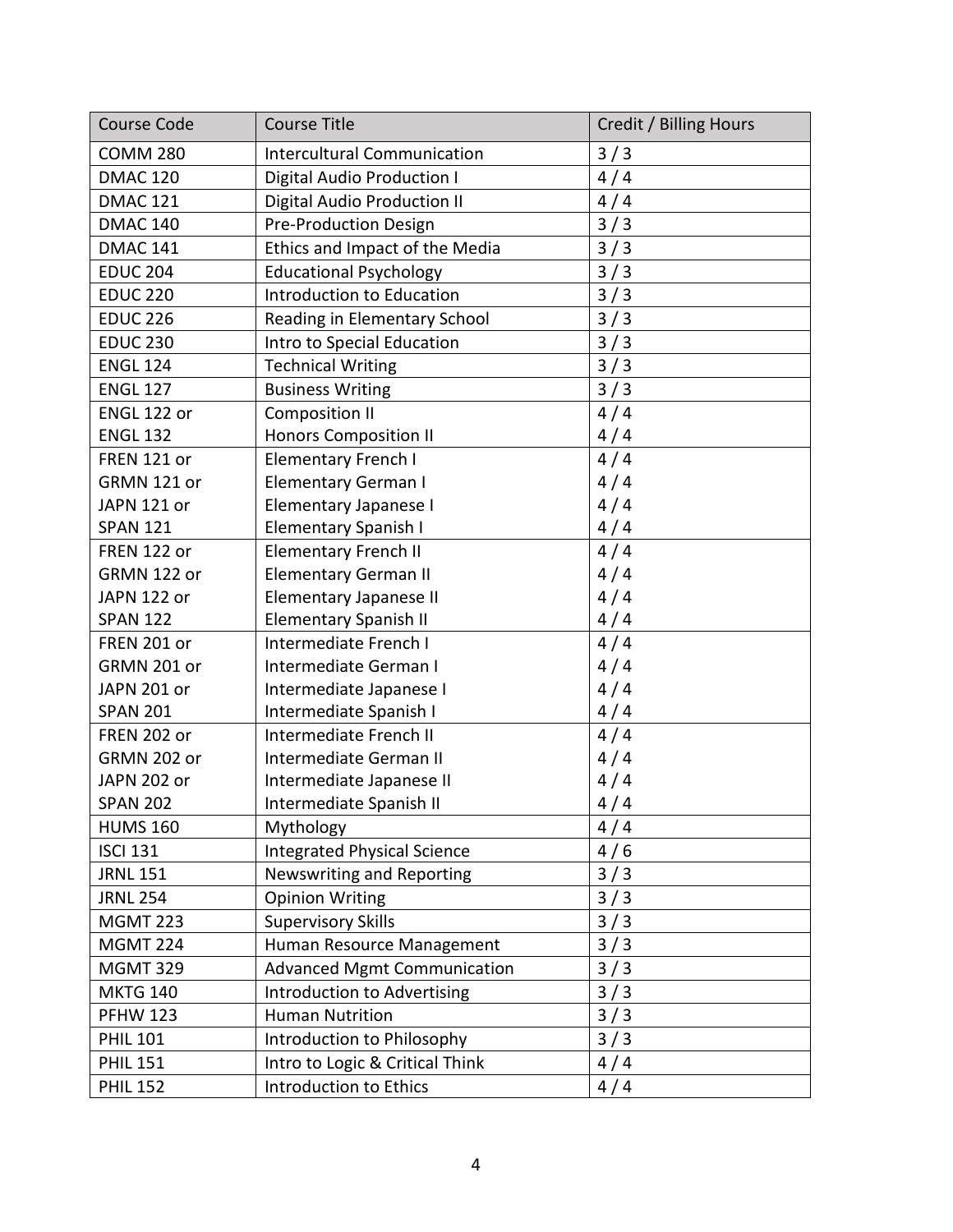| <b>Course Code</b> | <b>Course Title</b>               | Credit / Billing Hours |
|--------------------|-----------------------------------|------------------------|
| <b>PHOT 111</b>    | Digital Photography I             | 3/3                    |
| <b>PHOT 117</b>    | Digital Photography II            | 4/4                    |
| <b>PHYS 120</b>    | The Art of Physics                | 4/5                    |
| <b>POLS 201</b>    | Intro to Political Science        | 3/3                    |
| <b>POLS 270</b>    | <b>International Relations</b>    | 3/3                    |
| <b>PSYC 200</b>    | Introduction to Psychology        | 4/4                    |
| <b>PSYC 202</b>    | Psychology of Personality         | 3/3                    |
| <b>PSYC 203</b>    | Social Psychology                 | 3/3                    |
| <b>PSYC 205</b>    | Human Growth and Development      | 3/3                    |
| <b>RELG 150</b>    | Intro to World Religions          | 4/4                    |
| <b>SIGN 160</b>    | Intro to the Deaf Community       | 3/3                    |
| <b>SIGN 161</b>    | American Sign Language I          | 3/3                    |
| <b>SIGN 162</b>    | American Sign Language II         | 3/3                    |
| <b>SIGN 163</b>    | American Sign Language III        | 3/3                    |
| <b>SIGN 166</b>    | Fingerspelling                    | 3/3                    |
| <b>SIGN 167</b>    | Beginning Sign to Voice           | 3/3                    |
| <b>SIGN 170</b>    | <b>Expressive/Receptive ASL</b>   | 3/3                    |
| <b>SIGN 176</b>    | <b>Advanced Fingerspelling</b>    | 2/2                    |
| <b>SIGN 200</b>    | Applied Skill in the Workplace    | 2/2                    |
| <b>SIGN 260</b>    | Linguistic Principles of ASL      | 3/3                    |
| <b>SIGN 261</b>    | Principles of Interpreting        | 3/3                    |
| <b>SIGN 263</b>    | Intermediate Sign to Voice        | 3/3                    |
| <b>SIGN 266</b>    | <b>Educational Interpreting</b>   | 2/2                    |
| <b>SIGN 267</b>    | Sign Practicum I                  | 3/3                    |
| <b>SIGN 268</b>    | Sign Practicum II                 | 3/3                    |
| <b>SIGN 270</b>    | <b>Advanced Interpreting</b>      | 3/3                    |
| <b>SIGN 271</b>    | <b>Advanced Sign to Voice</b>     | 3/3                    |
| <b>SOCL 120</b>    | Introduction to Sociology         | 4/4                    |
| <b>STAT 170</b>    | <b>Introduction to Statistics</b> | 4/4                    |
| <b>THEA 220</b>    | <b>Play Directing</b>             | 3/4                    |

## **Minimum Total Credit Hours**

60 credits / 60 billing hours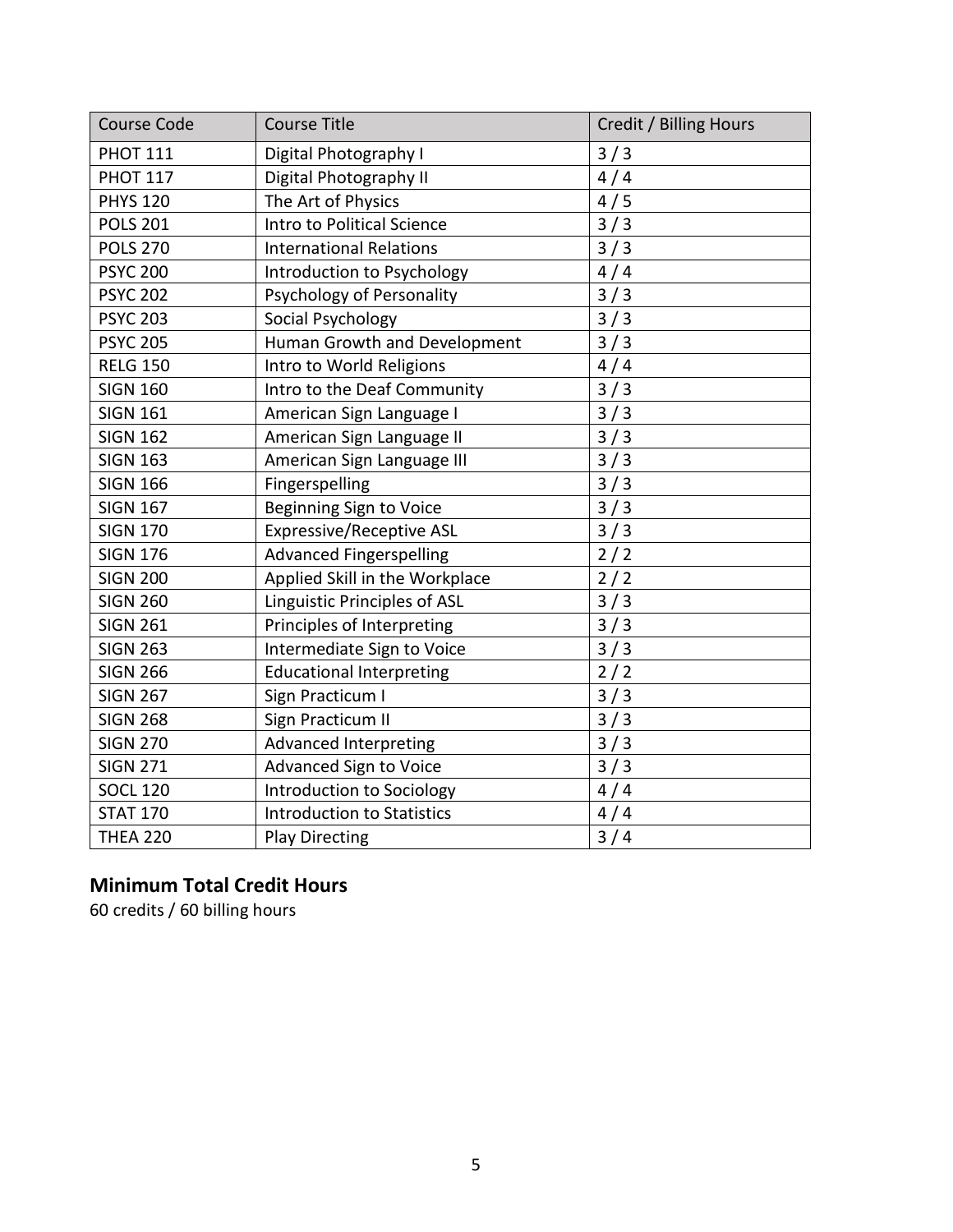## **Recommended Course Sequence**

**College-ready Full-time**

Semester I

ACAD 100 (if waived, substitute Career Community course) ENGL 121 or 131

LING 230 or (SIGN 160 and SIGN 161)

Career Community Science

### Semester II

COMM 120 or 130 or ENGL 122 or 132 or SIGN 162 DMAC 260 or JAPN 121 or SPAN 121 or THEA 110 (if no SIGN 162)

MATH 119 or 120 or STAT 170

Students who have decided on an academic program within the Communications and Language Career Community should select that program through the Change of Program Request form and follow the coursework outlined for the associated pathway.

Semester III

Limited Choice courses for students completing the Communications and Language GA

Semester IV

Limited Choice courses for students completing the Communications and Language GA

## **College-ready Part-time**

Semester I ACAD 100 (if waived, substitute Career Community course) ENGL 121 LING 230 or (SIGN 160 and SIGN 161)

Semester II

COMM 120 or 130 or ENGL 122 or 132 or SIGN 162 MATH 119 or 120 or STAT 170

Semester III (Summer – optional)

DMAC 260 or JAPN 121 or SPAN 121 or THEA 110 (if no SIGN 162)

Career Community Science

Students who have decided on an academic program within the Communications and Language Career Community should select that program through the Change of Program Request form and follow the coursework outlined for the associated pathway.

## Semester IV

DMAC 260 or JAPN 121 or SPAN 121 or THEA 110 (if no SIGN 162 and no Summer enrollment) Career Community Science (if no Summer enrollment)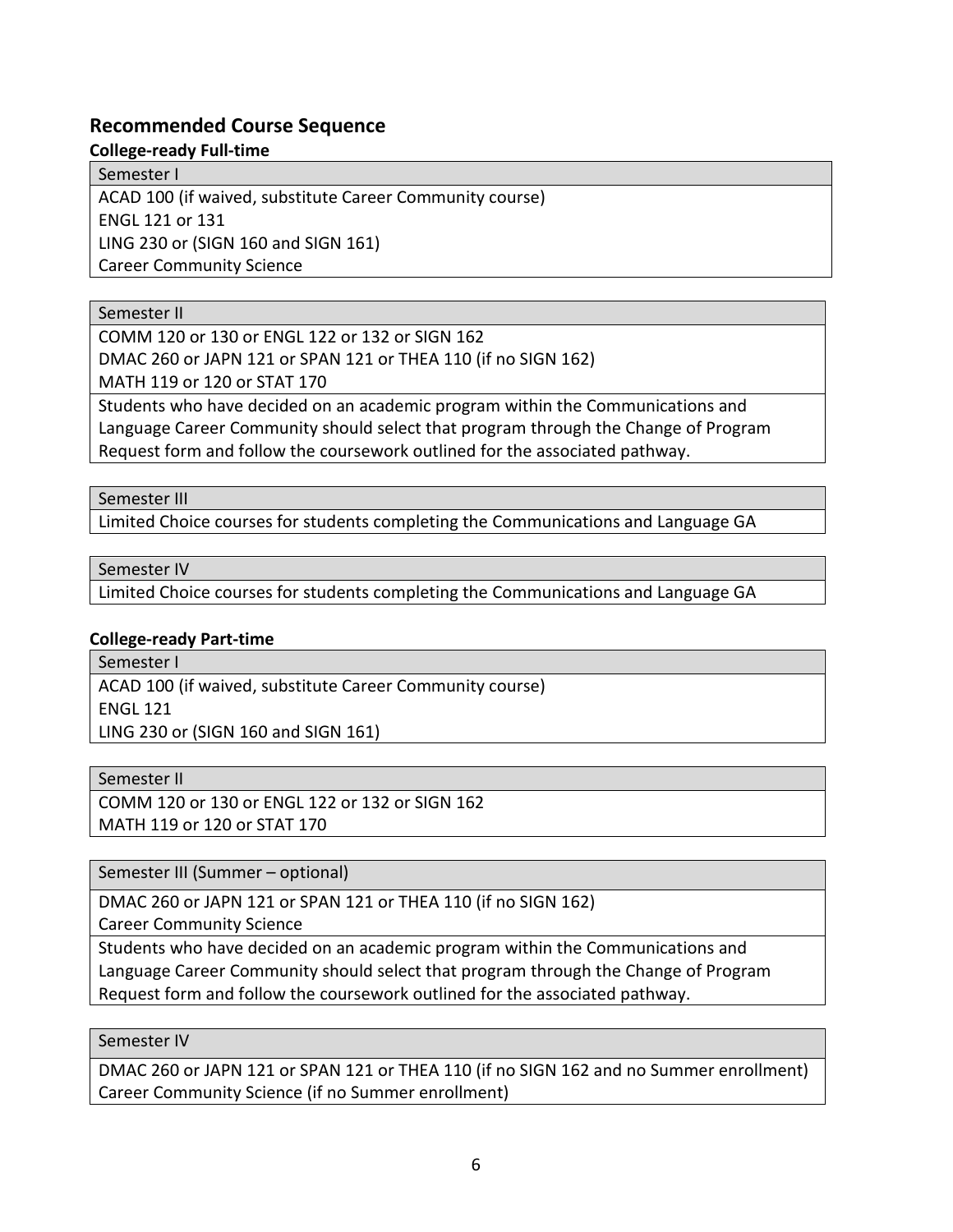Semester IV

Students who have decided on an academic program within the Communications and Language Career Community should select that program through the Change of Program Request form and follow the coursework outlined for the associated pathway.

Limited Choice courses for students completing the Communications and Language GA

#### Semester V

Limited Choice courses for students completing the Communications and Language GA

#### **MATH 097/MATH 109**

Semester I

ACAD 100 (if waived, substitute Career Community course) ENGL 121 LING 230 or (SIGN 160 and SIGN 161) Career Community Science

Semester II

COMM 120 or 130 or ENGL 122 or 132 or SIGN 162 DMAC 260 or JAPN 121 or SPAN 121 or THEA 110 (if no SIGN 162) MATH 119 or STAT 170 (with MATH 097 if needed) or MATH 109

Semester III (Summer – optional)

MATH 120 (if MATH 109)

Students who have decided on an academic program within the Communications and Language Career Community should select that program through the Change of Program Request form and follow the coursework outlined for the associated pathway.

Limited Choice courses for students completing the Communications and Language GA

Semester IV

MATH 120 (if MATH 109 and no Summer enrollment)

Students who have decided on an academic program within the Communications and Language Career Community should select that program through the Change of Program Request form and follow the coursework outlined for the associated pathway.

Limited Choice courses for students completing the Communications and Language GA

Semester V

Limited Choice courses for students completing the Communications and Language GA

Note: MATH 097 and MATH 109 are developmental prerequisites and do not count toward program credit totals.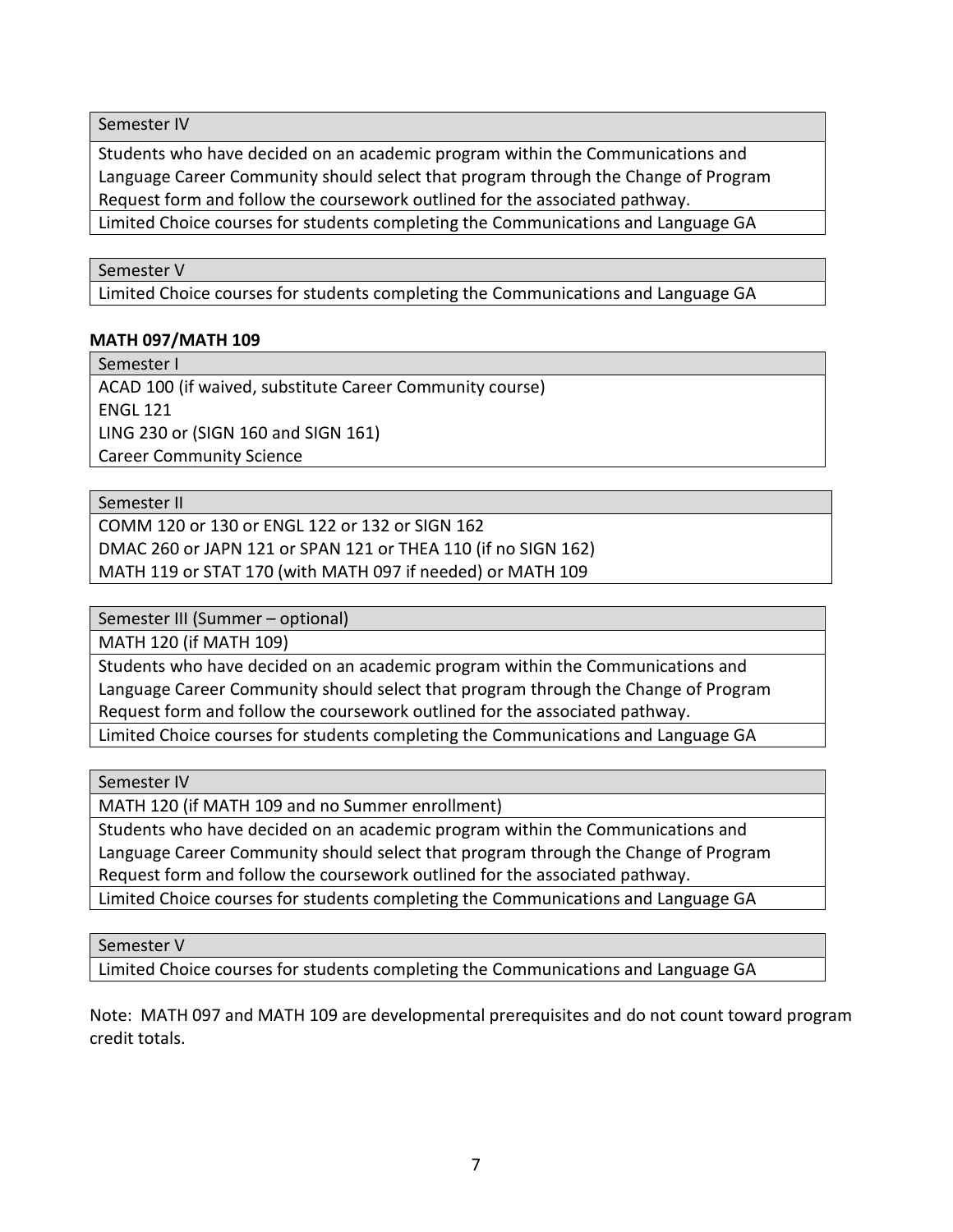#### **MATH 106**

Semester I ACAD 100 (if waived, substitute Career Community course) ENGL 121 LING 230 or SIGN 160 and SIGN 161 MATH 106

Semester II

COMM 120 or 130 or ENGL 122 or 132 or SIGN 162 DMAC 260 or JAPN 121 or SPAN 121 or THEA 110 (if no SIGN 162) MATH 119 or STAT 170 (with MATH 097 if needed) or MATH 109 Career Community Science

Semester III (Summer – optional)

MATH 120 (if MATH 109)

Students who have decided on an academic program within the Communications and Language Career Community should select that program through the Change of Program Request form and follow the coursework outlined for the associated pathway.

Limited Choice courses for students completing the Communications and Language GA

#### Semester IV

MATH 120 (if MATH 109 and no Summer enrollment)

Students who have decided on an academic program within the Communications and Language Career Community should select that program through the Change of Program Request form and follow the coursework outlined for the associated pathway.

Limited Choice courses for students completing the Communications and Language GA

Semester V

Limited Choice courses for students completing the Communications and Language GA

Note: MATH 106 is a developmental prerequisite and does not count toward program credit totals.

#### **ENGL 099**

Semester I ACAD 100 (if waived, substitute Career Community course) ENGL 099 ENGL 121 LING 230 or (SIGN 160 and SIGN 161)

### Semester II

COMM 120 or 130 or ENGL 122 or 132 or SIGN 162 DMAC 260 or JAPN 121 or SPAN 121 or THEA 110 (if no SIGN 162)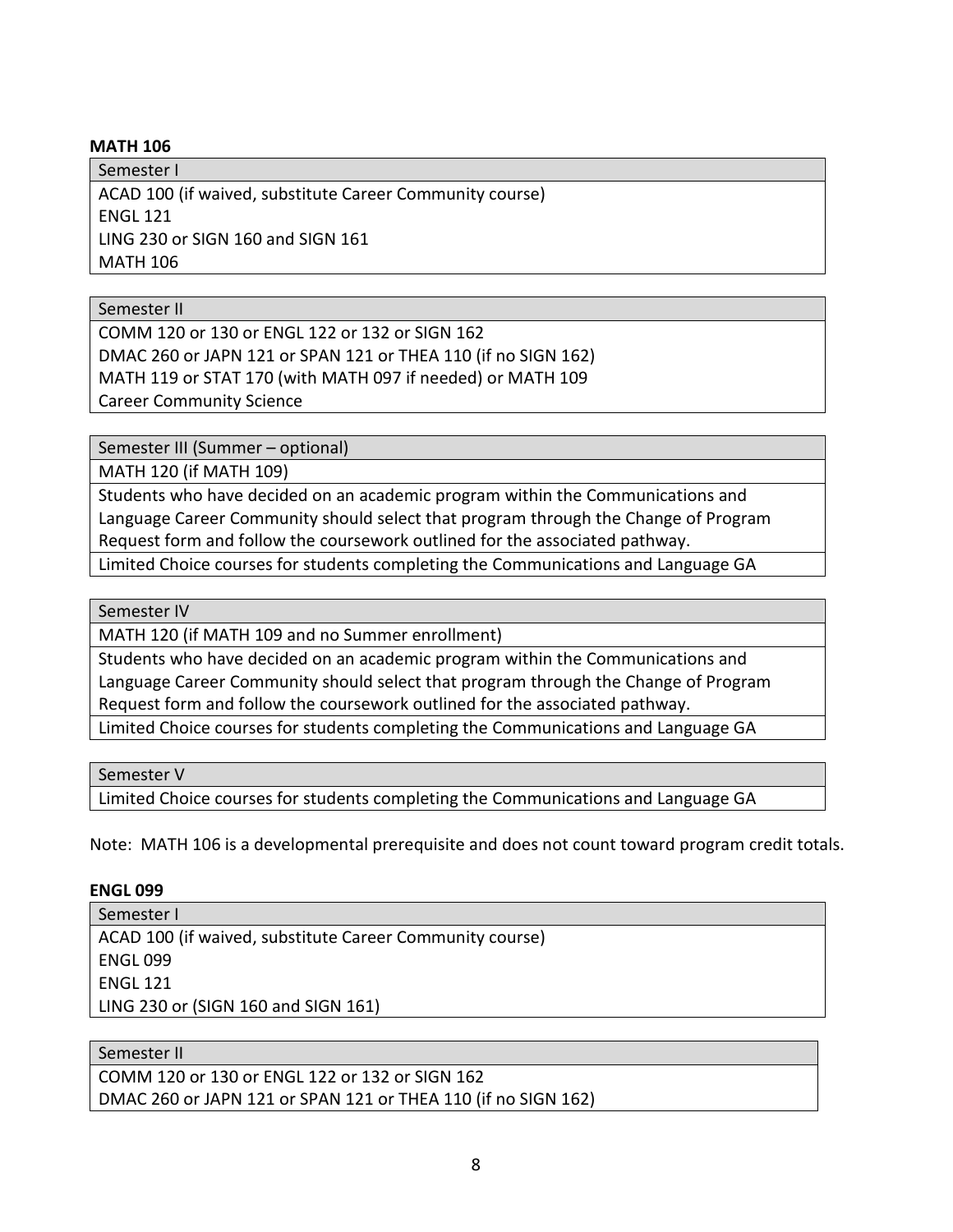Semester II

MATH 119 or 120 or STAT 170

Career Community Science

Students who have decided on an academic program within the Communications and Language Career Community should select that program through the Change of Program Request form and follow the coursework outlined for the associated pathway.

### Semester III

Limited Choice courses for students completing the Communications and Language GA

Semester IV

Limited Choice courses for students completing the Communications and Language GA

Note: ENGL 099 is a developmental prerequisite and does not count toward program credit totals.

### **ENGL 099 and MATH 097/MATH 109**

Semester I ACAD 100 (if waived, substitute Career Community course) ENGL 099 ENGL 121 LING 230 or (SIGN 160 and SIGN 161) Career Community Science (if LING 230)

Semester II

MATH 119 or STAT 170 (with MATH 097 if needed) or MATH 109 COMM 120 or 130 or ENGL 122 or 132 or SIGN 162 DMAC 260 or JAPN 121 or SPAN 121 or THEA 110 (if no SIGN 162) Career Community Science (if SIGN 162)

Semester III (Summer – optional)

MATH 120 (if MATH 109)

Students who have decided on an academic program within the Communications and Language Career Community should select that program through the Change of Program Request form and follow the coursework outlined for the associated pathway.

Semester IV

MATH 120 (if MATH 109 and no Summer enrollment)

Students who have decided on an academic program within the Communications and Language Career Community should select that program through the Change of Program Request form and follow the coursework outlined for the associated pathway.

Limited Choice courses for students completing the Communications and Language GA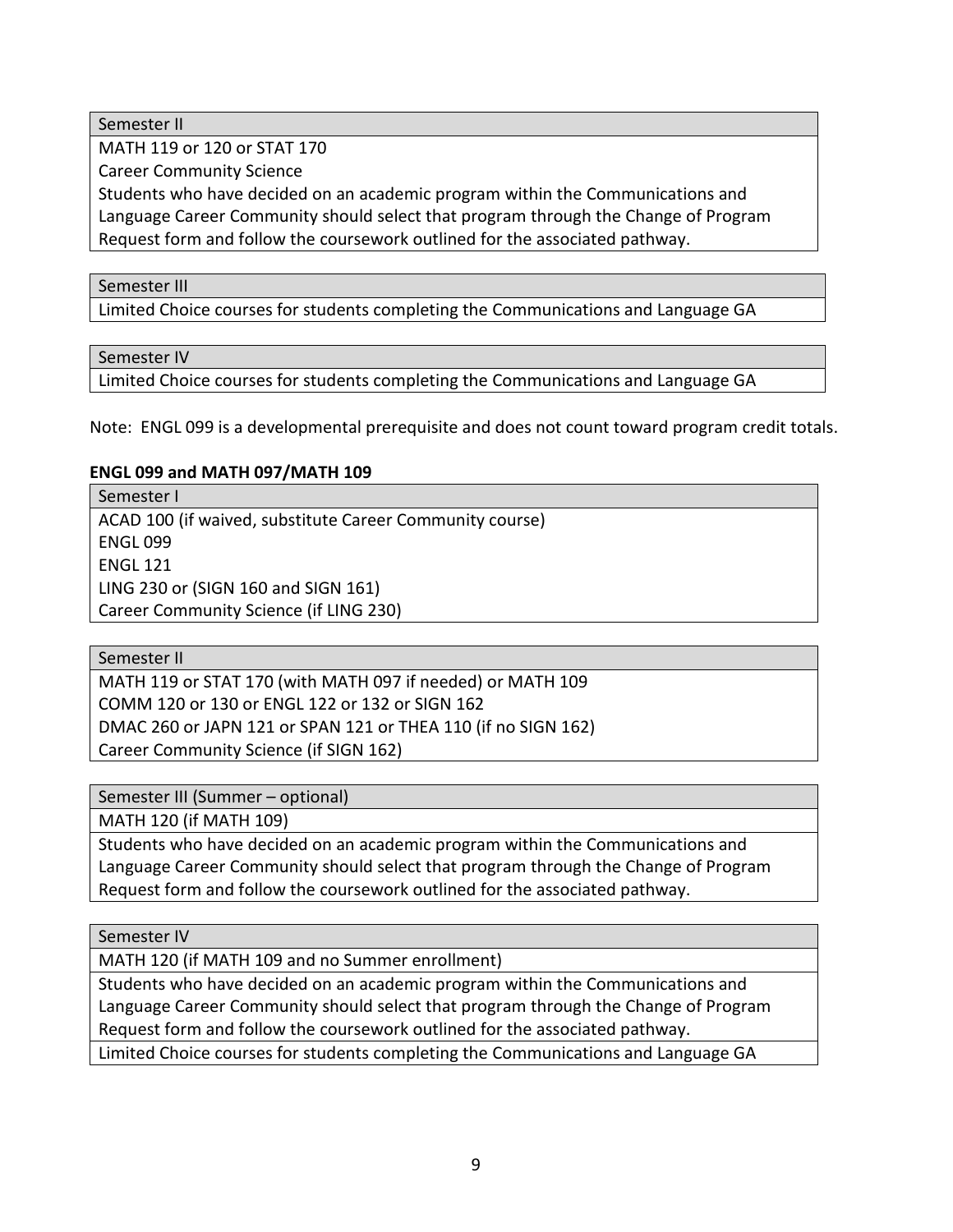Semester V

Limited Choice courses for students completing the Communications and Language GA

Note: ENGL 099, MATH 097 and MATH 109 are developmental prerequisites and do not count toward program credit totals.

#### **ENGL 099 and MATH 106**

Semester I ACAD 100 (if waived, substitute Career Community course) ENGL 099 ENGL 121 LING 230 or (SIGN 160 and SIGN 161) MATH 106

Semester II

COMM 120 or 130 or ENGL 122 or 132 or SIGN 162 DMAC 260 or JAPN 121 or SPAN 121 (if no SIGN 162) MATH 119 or STAT 170 (with MATH 097 if needed), or MATH 109 Career Community Science

Semester III (Summer – optional)

MATH 120 (if MATH 109)

Students who have decided on an academic program within the Communications and Language Career Community should select that program through the Change of Program Request form and follow the coursework outlined for the associated pathway.

Semester IV

MATH 120 (if MATH 109 and no Summer enrollment)

Students who have decided on an academic program within the Communications and Language Career Community should select that program through the Change of Program Request form and follow the coursework outlined for the associated pathway.

Limited Choice courses for students completing the Communications and Language GA

Semester V

Limited Choice courses for students completing the Communications and Language GA

Note: ENGL 099 and MATH 106 are developmental prerequisites and do not count toward program credit totals.

**ENGL 098**

| Semester I                                               |
|----------------------------------------------------------|
| ACAD 100 (if waived, substitute Career Community course) |
| ENGL 098                                                 |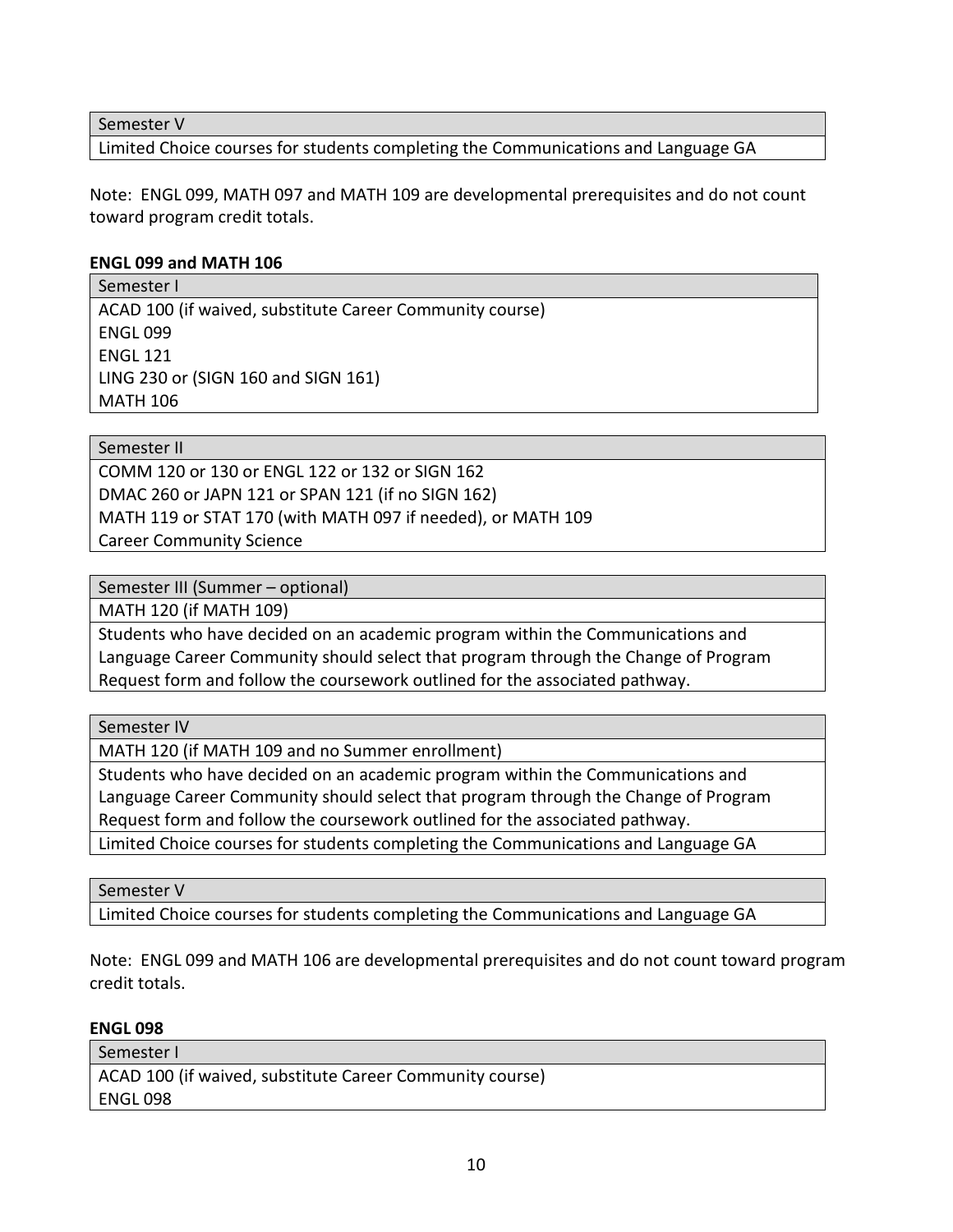#### Semester I

DMAC 260 or JAPN 121 or SPAN 121 or (SIGN 160 and SIGN 161)

#### Semester II

ENGL 121 (if 2.5 in ENGL 098) or ENGL 099 and ENGL 121 (if below 2.5 in ENGL 098) MATH 119 or 120 or STAT 170

LING 230 or SIGN 162

Career Community Science

Students who have decided on an academic program within the Communications and Language Career Community should select that program through the Change of Program Request form and follow the coursework outlined for the associated pathway.

#### Semester III

Limited Choice courses for students completing the Communications and Language GA

#### Semester IV

Limited Choice courses for students completing the Communications and Language GA

Note: ENGL 098 is a developmental prerequisite and does not count toward program credit totals.

#### **ENGL 098 and MATH 097/109**

Semester I

ACAD 100 (if waived, substitute Career Community course) ENGL 098 DMAC 260 or JAPN 121 or SPAN 121 or (SIGN 160 and SIGN 161)

Semester II

ENGL 121 (if 2.5 in ENGL 098) or ENGL 099 and ENGL 121 (if below 2.5 in ENGL 098) MATH 119 or STAT 170 (with MATH 097 if needed) or MATH 109 LING 230 or SIGN 162

Career Community Science

Students who have decided on an academic program within the Communications and Language Career Community should select that program through the Change of Program Request form and follow the coursework outlined for the associated pathway.

#### Semester III

Limited Choice courses for students completing the Communications and Language GA

#### Semester IV

Limited Choice courses for students completing the Communications and Language GA

Note: ENGL 098, MATH 097 and MATH 109 are developmental prerequisites and do not count toward program credit totals.